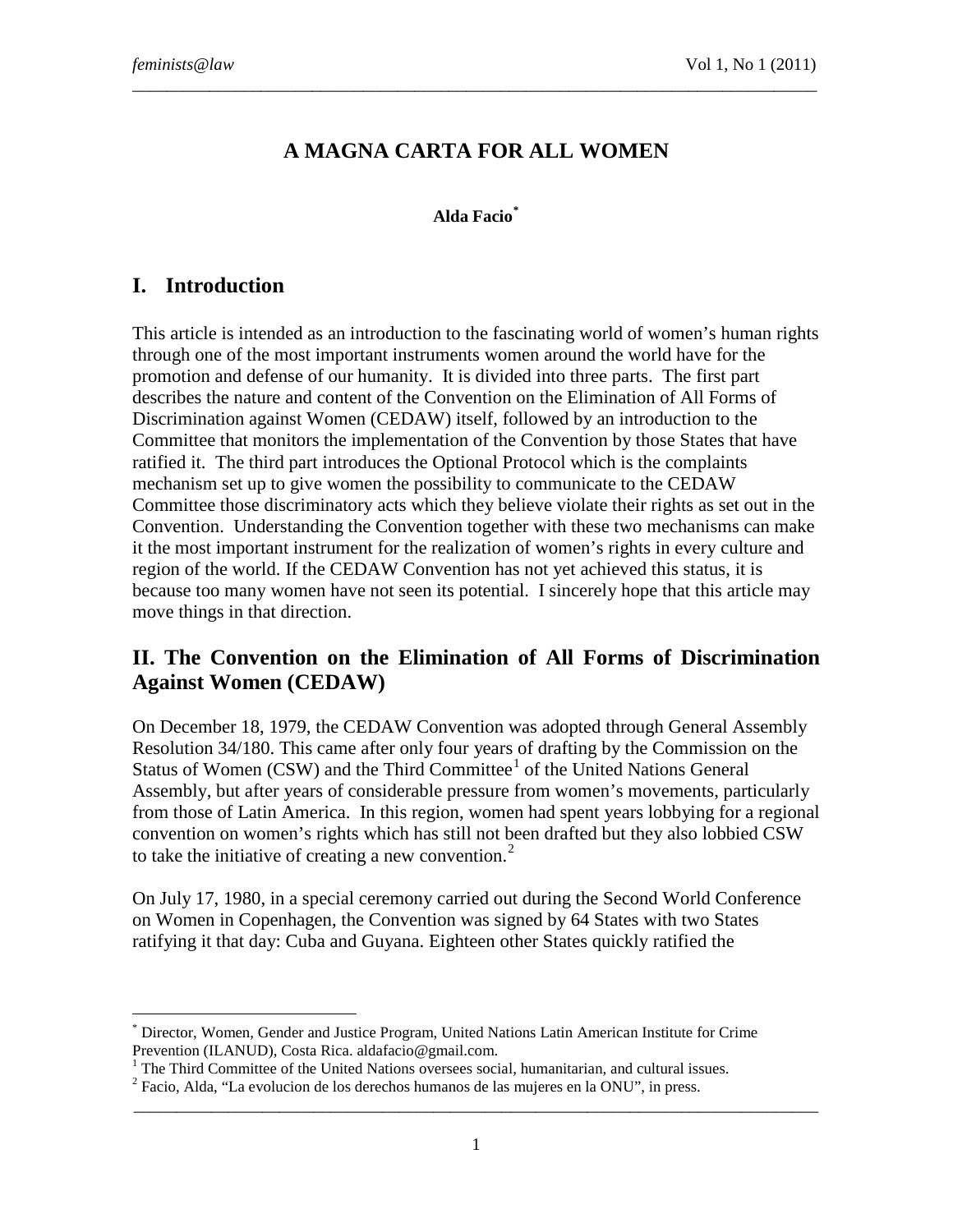Convention. Following the successful ratification of 20 States, CEDAW entered into force on September [3](#page-1-0), 1981. $3$ 

\_\_\_\_\_\_\_\_\_\_\_\_\_\_\_\_\_\_\_\_\_\_\_\_\_\_\_\_\_\_\_\_\_\_\_\_\_\_\_\_\_\_\_\_\_\_\_\_\_\_\_\_\_\_\_\_\_\_\_\_\_\_\_\_\_\_\_\_\_\_\_\_\_\_\_\_\_\_\_\_

A unique legal, international, and human rights instrument, CEDAW unified the dispositions of other UN instruments in relation to the rights of women.<sup>[4](#page-1-1)</sup> It is known as the international Magna Carta of women's human rights because it is the first international instrument that explicitly and implicitly includes all of women's human rights and prohibits all forms of discrimination on the basis of sex or gender.<sup>[5](#page-1-2)</sup> It is commonly accepted that all international human rights instruments prohibit discrimination on the basis of sex and guarantee equality to all human beings, but this has not been sufficient for guaranteeing all women the protection of all our rights through the other instruments and their protection and monitoring mechanisms.

This is due to the fact that the other instruments prohibit discrimination with respect to the enjoyment of the rights they establish. However, the manner in which they establish human rights is androcentric. In other words, the rights set forth in these other instruments have been conceptualized from the reality of men's lives, while those of CEDAW take into account the lived experiences and needs of women. And even though not every human right is explicitly mentioned in the Convention, all women's human rights are included implicitly because discrimination towards any woman, understood as any act that violates any woman's human right, is prohibited in all spheres of life, including discrimination that is carried out on the basis of the intersection of sex/gender with class, ethnicity, abilities, sexual orientation, gender identity, age, or any other factor or condition.<sup>[6](#page-1-3)</sup>

In other words, the other international instruments that guarantee equality, nondiscrimination, or prohibit arbitrary distinctions on the basis of sex<sup> $\tau$ </sup> do not create rights for women that are designed specifically for our everyday reality. Instead they offer us the possibility of exercising, on the same terms as men, the rights that have been recognized for men. While most of these rights are inherent to the human condition and are therefore necessary for women as well, there are rights, or interpretations of these rights, that only we

<span id="page-1-3"></span><sup>6</sup> Article 1 prohibits discrimination in "the political, economic, social, cultural, civil or any other field."

<span id="page-1-0"></span> $3$  Article 27(1) of CEDAW: The present Convention shall enter into force on the thirtieth day after the date of deposit with the Secretary-General of the United Nations of the twentieth instrument of ratification or accession.

<span id="page-1-2"></span><span id="page-1-1"></span><sup>&</sup>lt;sup>4</sup> Although the Convention speaks of discrimination against women in the singular, the accumulated work of the Committee has clearly demonstrated that this refers to all women and that the Convention therefore requires the State that has ratified it to eliminate all of the various forms of discrimination that all women can suffer, whether on the basis of sex or the intersection of sex/gender with age, class, ethnicity, disability, etc. <sup>5</sup>Although the Convention does not refer to discrimination on the basis of gender but rather discrimination on the basis of sex, the text of Articles  $2(f)$ , 4 and 5 in particular as well as the holistic nature of the Convention's text and the work of the Committee demonstrate that this refers to discrimination that any woman can suffer on the basis of her sex, gender, sexual orientation or sexual identity, or the intersection of sex with other social or biological conditions.

<span id="page-1-4"></span><sup>&</sup>lt;sup>7</sup> It is true that the CEDAW Convention, as all other conventions, only refers to sex-based discrimination, but as noted above, interpreting Article 1 together with Articles 2(f), 4 and 5(a) indicates that the Convention covers gender-based discrimination against women.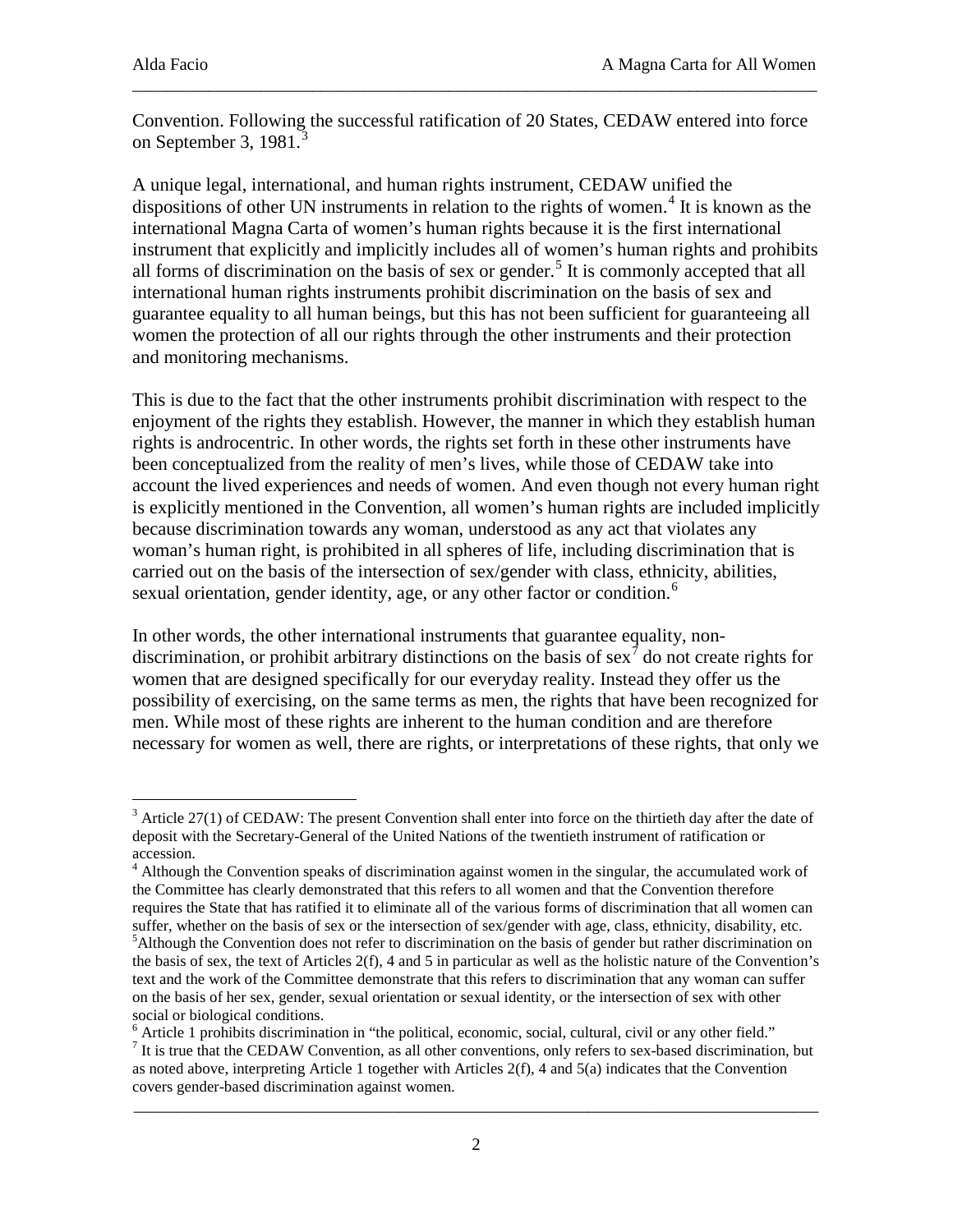as women need, whether the reason is based on our sexual condition, gender, or more importantly the historic inequalities of power between men and women.<sup>[8](#page-2-0)</sup>

Thus, CEDAW is the first human rights instrument that takes as its starting point this historic inequality. Even though gender and a gender perspective were not spoken of explicitly while CEDAW was being developed, it can be said that CEDAW is an instrument with a gender perspective. This instrument is important and necessary for many reasons, but in my opinion there are at least six that place CEDAW in a unique category.

\_\_\_\_\_\_\_\_\_\_\_\_\_\_\_\_\_\_\_\_\_\_\_\_\_\_\_\_\_\_\_\_\_\_\_\_\_\_\_\_\_\_\_\_\_\_\_\_\_\_\_\_\_\_\_\_\_\_\_\_\_\_\_\_\_\_\_\_\_\_\_\_\_\_\_\_\_\_\_\_

### **1. It expands State responsiblity.**

Precisely because it has a gender perspective, CEDAW is the first international instrument that expands State responsibility to acts committed by private persons, corporations or non-state institutions or non-governmental organizations.<sup>[9](#page-2-1)</sup> This is very important because we know that discrimination against women and the violation of our human rights is not limited to acts committed directly by public officials at the State level.

Of course, women also suffer human rights violations through direct State action. Yet even in this regard it has been difficult to make States accept responsibility for their actions. For example, public officials use sexual violence to secure access to certain privileges, and the military employs it as a tactic to win wars. Until recently these acts were considered individual acts that were not attributable to the State. But according to the concept of State responsibility established by CEDAW, such acts are attributable to the State because the State, having ratified CEDAW, is obligated to ensure that such acts do not occur, at least not systematically or systemically.

Just as important as the above is that the notion of State responsibility established by CEDAW has served as a precedent for extending responsibility to other entities that are as powerful as or more powerful than States. This is especially important in a privatized and globalized world where governments and the rule of law are endangered and where transnational corporations sometimes have more power than many States.

#### **2. It requires States to adopt concrete measures to eliminate discrimination against women.**

Under international human rights law, States are obligated to respect, protect and fulfill all those rights under a convention that the State has ratified. Therefore, according to Article 2,<sup>[10](#page-2-2)</sup> States Parties must address all aspects of their legal obligation to respect, protect and

<span id="page-2-0"></span> $8$  The classic example of this is the need to reinterpret the right to be free of torture. This right, when interpreted from the experience of women who have suffered domestic violence, is understood to include such violence.

<span id="page-2-1"></span> $9$  Article 2(e) establishes that States are required to "take all appropriate measures to eliminate discrimination against women by any person, organization or enterprise."

<span id="page-2-2"></span>\_\_\_\_\_\_\_\_\_\_\_\_\_\_\_\_\_\_\_\_\_\_\_\_\_\_\_\_\_\_\_\_\_\_\_\_\_\_\_\_\_\_\_\_\_\_\_\_\_\_\_\_\_\_\_\_\_\_\_\_\_\_\_\_\_\_\_\_\_\_\_\_\_\_\_\_\_\_\_\_ Article 2 is central to the full implementation of the Convention since it identifies the nature of the general legal obligations of States Parties. The obligations enshrined in this article are linked with all other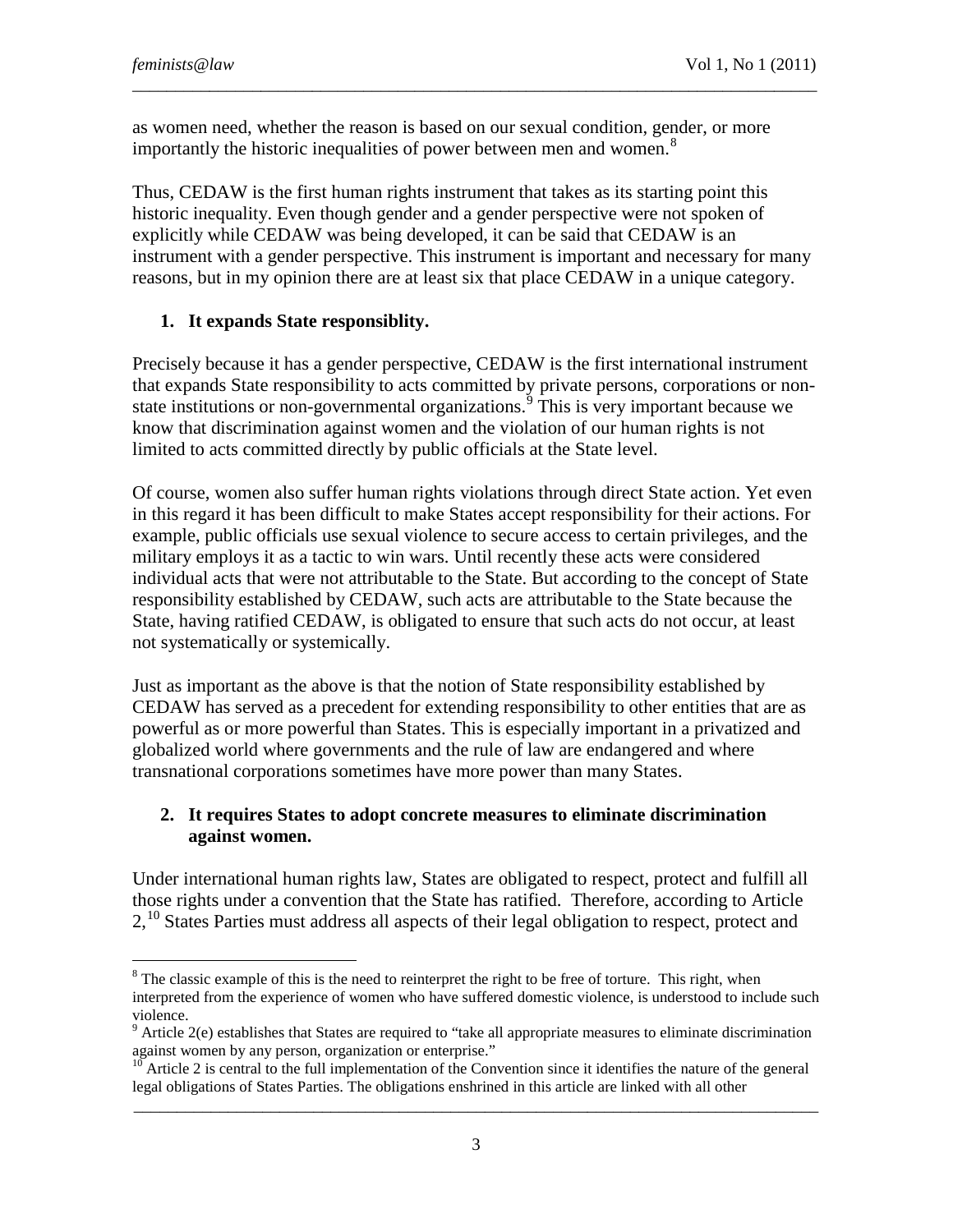fulfill women's right to equality and non-discrimination. The obligation to respect requires that States Parties eliminate laws, policies, regulations, programs, administrative procedures and institutional structures that directly or indirectly result in the unequal enjoyment by women of their civil, political, economic, social and cultural rights. The obligation to protect requires that States Parties protect women against discrimination by public or private actors and take steps directly aimed at eliminating customary and all other practices that harm women or perpetuate the notion of inferiority of the female sex, or reinforce stereotyped roles for men and women. The obligation to fulfill requires that States Parties take a wide variety of steps to ensure that women and men enjoy equal rights in, by and under the law as well as in their daily lives, including the adoption of temporary special measures in line with Article 4(1) of the Convention and General Recommendation No. 25 . This entails obligations of means or conduct and also obligations of results. The obligation of the State includes an obligation not to cause discrimination against women through acts or omissions because discrimination can occur through the failure of States to take necessary legislative measures to ensure the full realization of women's rights, the failure to adopt national policies aimed at achieving equality between women and men and the failure to enforce relevant laws.

\_\_\_\_\_\_\_\_\_\_\_\_\_\_\_\_\_\_\_\_\_\_\_\_\_\_\_\_\_\_\_\_\_\_\_\_\_\_\_\_\_\_\_\_\_\_\_\_\_\_\_\_\_\_\_\_\_\_\_\_\_\_\_\_\_\_\_\_\_\_\_\_\_\_\_\_\_\_\_\_

As it was impossible to explicitly spell out all the necessary measures to eliminate discrimination against all women in all respects, over the years the CEDAW Committee has specified in its concluding comments and general recommendations what specific measures must be taken for cases that are presented in reports submitted by States. For example, in General Recommendation No. 21, the Committee extended the concrete measures that States should take in relation to marriage and family relations by establishing, inter alia, that laws or customs that do not consider the property accumulated during de facto unions as conjugal property should be repealed.<sup>[11](#page-3-0)</sup>

It is thus through recommendations that solutions are given to specific problems such as inequality between the legal treatment of conjugal property and the property of de facto unions. Although the issue is not specifically addressed in Article 16 of CEDAW, in light of Articles 1 and 2, it is understood that Article 16 requires the State to not only take measures to achieve equality between men and women with respect to our rights during marriage and upon dissolution, but also to guarantee the same rights to women living in de facto unions.

### **3. It permits temporary measures, "affirmative action" or "corrective measures".**

-

substantive provisions of the Convention, as States Parties have the obligation to ensure that all the rights enshrined in the Convention are fully respected at the national level. This important article, as all other articles of this convention, should be read in the light of the definition of discrimination in Article 1and in conjunction with Articles 3, 4, 5 and 24. In addition, the scope of the general obligations contained in Article 2 should also be construed in the light of the general recommendations, concluding observations, views and other statements issued by the CEDAW Committee, including the reports on the inquiry procedures and the decisions of individual cases.

<span id="page-3-0"></span> $11$  General Recommendation 21 (13th Session).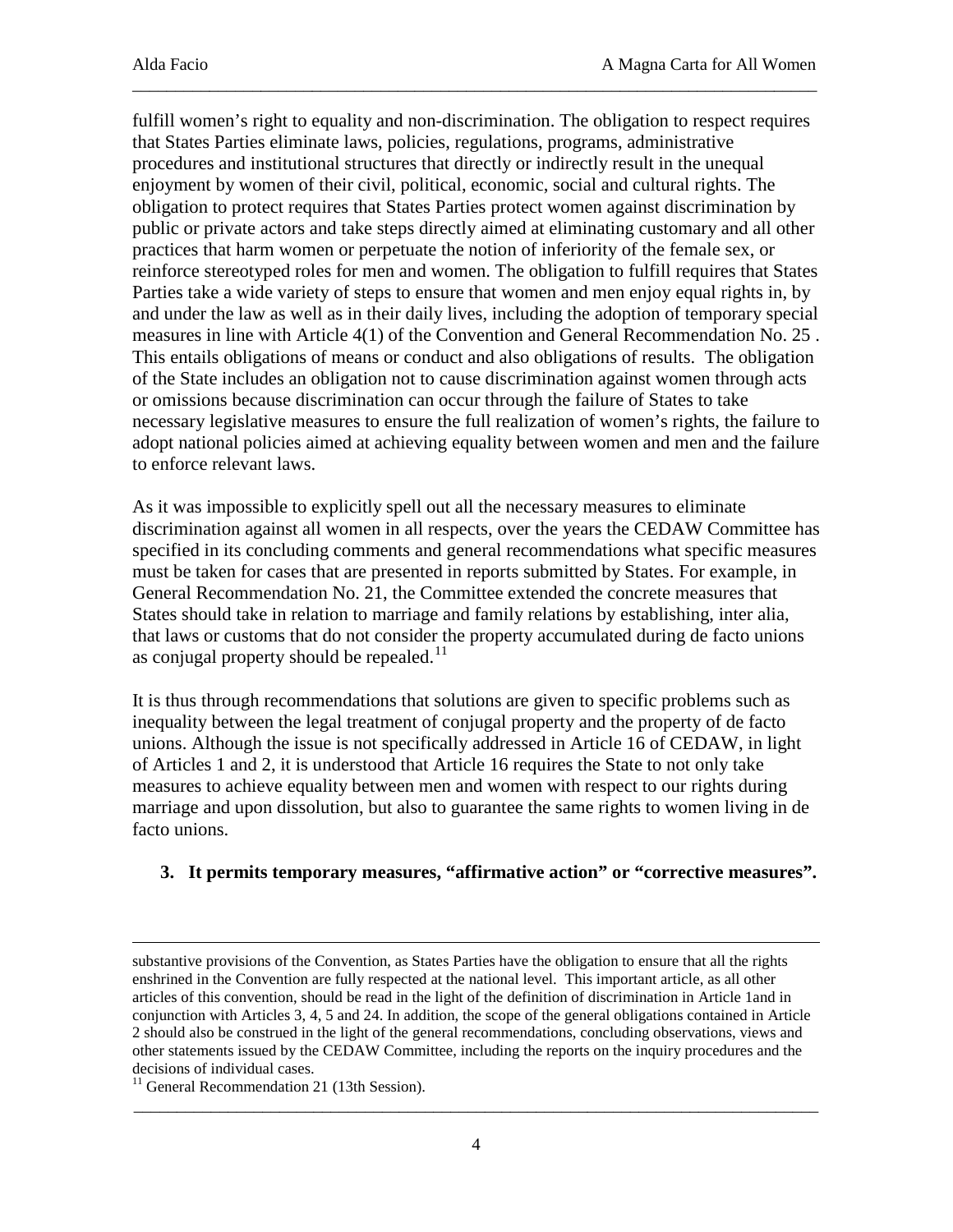To achieve the goals of CEDAW and due to recognition of the historical imbalance of power in the enjoyment of human rights between men and women, as well as the fact that treating men and women exactly the same has not resulted in eliminating discrimination, Article 4 of CEDAW provides that States may take temporary special measures to accelerate the achievement of equality between the sexes without their being interpreted as discriminatory against men.

\_\_\_\_\_\_\_\_\_\_\_\_\_\_\_\_\_\_\_\_\_\_\_\_\_\_\_\_\_\_\_\_\_\_\_\_\_\_\_\_\_\_\_\_\_\_\_\_\_\_\_\_\_\_\_\_\_\_\_\_\_\_\_\_\_\_\_\_\_\_\_\_\_\_\_\_\_\_\_\_

The reasoning behind the corrective measures in CEDAW is that the systemic nature of discrimination against women has made it impossible to eliminate such discrimination without corrective measures. Because of the historic and systemic unequal distribution of profit and power, an unequal provision of certain instruments is required. For CEDAW, the ultimate goal of corrective measures is to create a society where women receive equal respect, enjoy our human rights equally with men in all areas, and the historical imbalance of power between the sexes has been completely eliminated. For that reason the measures are transient and must be eliminated the moment when real equality between men and women has been achieved. To create this egalitarian society it is essential to understand that the starting point is asymmetrical. That is, men and women do not start with the same opportunities for socially constructed reasons. Therefore the application of neutral rules leads to unequal results. Not taking into account that our societies are hierarchical and that those with the most power are perceived as models for humanity ensures that those people who deviate from the model will be treated in a deficient manner.<sup>[12](#page-4-0)</sup> And if we realize that the human model of our societies has traditionally been the man, we can understand that women are treated in deficient ways when our rights are structured in a neutral or identical way to those of men. That is why CEDAW acknowledges the need for affirmative action or corrective measures.

#### **4. It acknowledges the role of culture and traditions in the maintenance of discrimination against women and requires States to eliminate stereotyped roles for men and women.**

CEDAW recognizes the important role played by culture, tradition, religion, customs, and practices in restricting the rights of women. Therefore, States should take appropriate measures to eliminate stereotypes and practices relating to the roles of men and women that promote a concept of inferiority or superiority of one sex with respect to the other.

CEDAW also provides that the State must ensure that family education imparts the belief in the need to share equally in duties and in the raising of children, and that in all cases, parents should be guided by the interests of their children.

All of this means that the State must take measures to eliminate stereotypes and conceptions of inferiority of women in all fields. If the State does not do this, it is

<span id="page-4-0"></span>\_\_\_\_\_\_\_\_\_\_\_\_\_\_\_\_\_\_\_\_\_\_\_\_\_\_\_\_\_\_\_\_\_\_\_\_\_\_\_\_\_\_\_\_\_\_\_\_\_\_\_\_\_\_\_\_\_\_\_\_\_\_\_\_\_\_\_\_\_\_\_\_\_\_\_\_\_\_\_\_  $12$  See Rodríguez, Marcela, "Igualdad, Democracia y Acciones Positivas" in Facio and Fries, Ed. GENERO Y DERECHO, Ediciones Lom, Chile, 1999.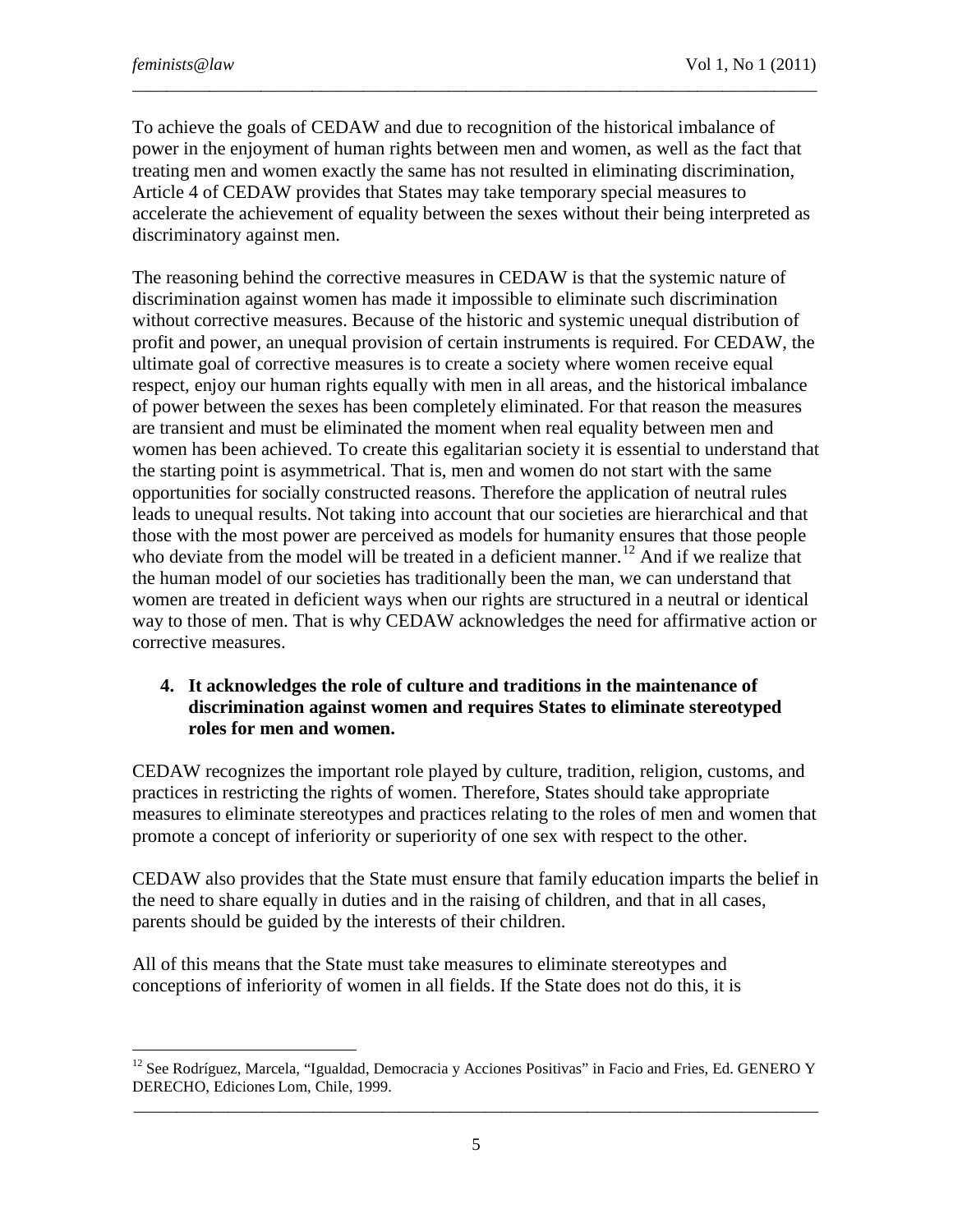responsible for the discrimination that can occur against women as a result of these stereotypes, practices, customs and conceptions.

### **5. It defines discrimination and establishes the concept of substantive equality.**

\_\_\_\_\_\_\_\_\_\_\_\_\_\_\_\_\_\_\_\_\_\_\_\_\_\_\_\_\_\_\_\_\_\_\_\_\_\_\_\_\_\_\_\_\_\_\_\_\_\_\_\_\_\_\_\_\_\_\_\_\_\_\_\_\_\_\_\_\_\_\_\_\_\_\_\_\_\_\_\_

The contents of CEDAW revolve around three fundamental concepts or principles: equality between the sexes, non-discrimination against women in all its forms, and State responsibility for achieving equality and eliminating discrimination. Put another way, the goal or objective of CEDAW is the elimination of all forms of discrimination against women to achieve gender equality in all fields.

Article 1 defines what should be understood as discrimination:

*"For the purposes of the present Convention, the term 'discrimination against women' shall mean any distinction, exclusion or restriction made on the basis of sex which has the effect or purpose of impairing or nullifying the recognition, enjoyment or exercise by women, irrespective of their marital status, on a basis of equality of men and women, of human rights and fundamental freedoms in the political, economic, social, cultural, civil or any other field."*

This definition is critically important for the following reasons:

- The definition becomes **the** legally accepted definition of discrimination. This means that judges and other public officials cannot create their own definition of what is discrimination against women. True, this definition automatically becomes part of national law after ratification only in monistic States, but even in dualistic States, judges and other officials must be guided by its principles even before the State has domesticated the Convention.
- It establishes that discrimination can disguise itself in various ways: as a distinction, an exclusion, or a restriction, which alerts us to a variety of discriminatory behaviors that can present themselves to women at times even in the form of a "right" or as a form of "protection" against male violence or domination.
- It determines that a discriminatory act is one that has the "effect" or "purpose" of violating the human rights of women. This means that not only those acts that have the intent (purpose) of discriminating, such as laws that establish that married women cannot own property, etc. are to be prohibited but also acts or omissions that may not have the intent to discriminate but **result** in (have the effect of) discrimination against women, such as laws that "protect" women by prohibiting them from carrying out hazardous work or working night shifts, etc. or when the State fails to make distinctions between men and women or between different women that **result** in the discrimination of all or certain groups of women. Also, the definition prohibits not only discriminatory acts that have been committed, but also any attempts to discriminate.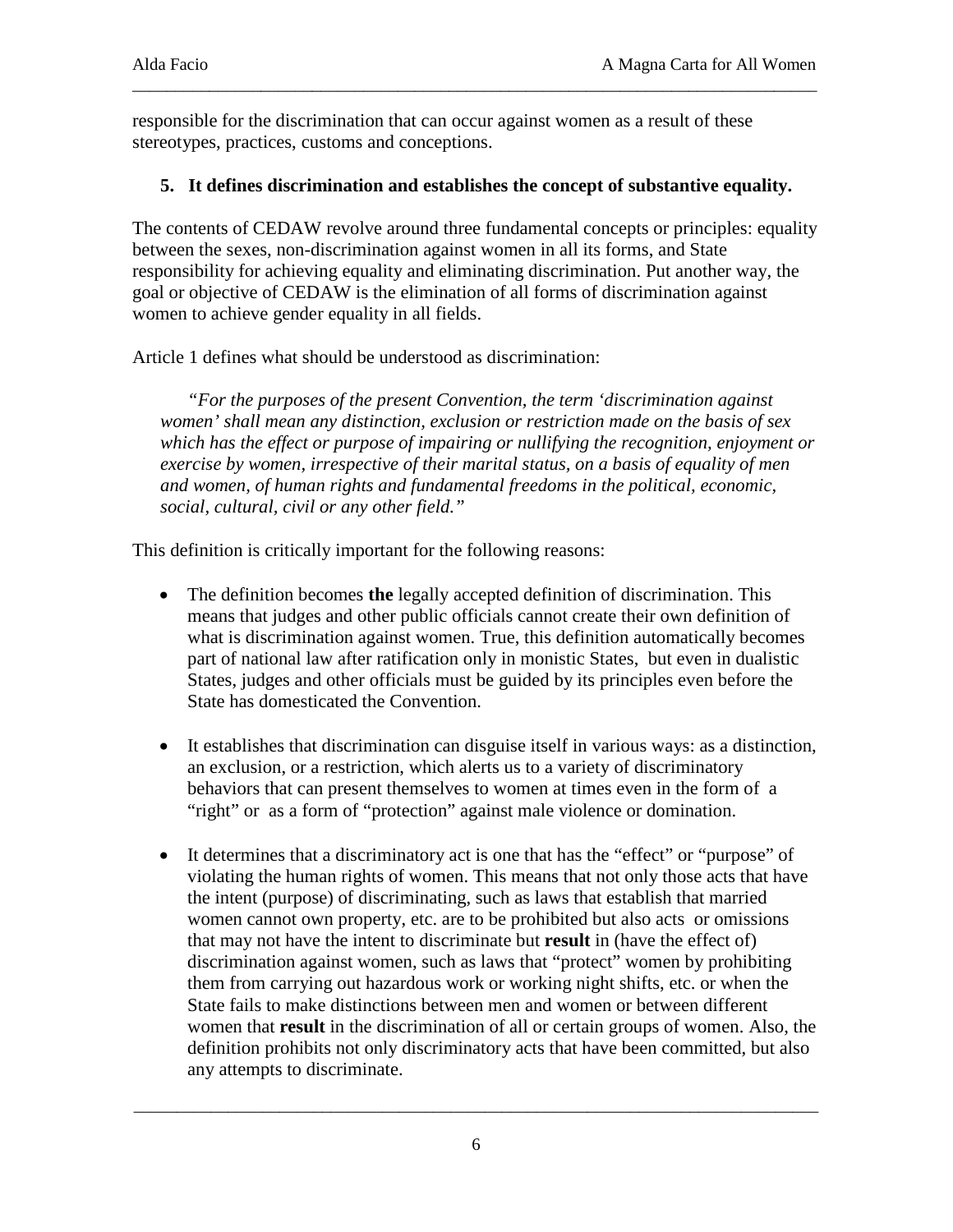• The definition states that the discriminatory act can have differing degrees, meaning that rights can be partially "impaired" or completely "voided." Thus CEDAW prohibits the total negation of a right as well as the denial of certain aspects of a right. An example of the latter would be that women can be nationals of a country but they cannot pass on nationality to their children.

\_\_\_\_\_\_\_\_\_\_\_\_\_\_\_\_\_\_\_\_\_\_\_\_\_\_\_\_\_\_\_\_\_\_\_\_\_\_\_\_\_\_\_\_\_\_\_\_\_\_\_\_\_\_\_\_\_\_\_\_\_\_\_\_\_\_\_\_\_\_\_\_\_\_\_\_\_\_\_\_

- The definition states that the discriminatory act can occur at the three different levels of a right's existence: at the level of the recognition of the right, or at the level of enjoyment, or exercise of that right. The first level refers to the moment of creation of laws or policies that establish rights. The second refers to the needs that are satisfied with that right. The third, the active aspect of the right, implies that there should be a mechanism where the holder may report a violation of her right and obtain reparation for it. This means that CEDAW requires the State to: 1 – recognize the rights of women in domestic legislation, 2 – provide the material and spiritual conditions so women can enjoy our rights, and 3 – create the mechanisms to allow women to report violations and obtain reparation.
- It defines discrimination as an act that violates the principle of equality and the woman as a legal subject who is equal to man with respect to human dignity, establishing a concept of equality that is not androcentric but rather based on the protection of the human rights of women.
- It prohibits discrimination in all fields. The last phrase of the article, "or any other field," clearly includes the private, family or religious spheres where so many of the violations of women's human rights occur.
- It states that discrimination is prohibited "irrespective of our marital status" to emphasize that the Convention seeks to eliminate all forms of discrimination against women, including those that occur through marriage or because of marital status.

CEDAW, in seeking to eliminate de jure and de facto discrimination, aims to achieve not only de jure but de facto, real and substantive equality. The goal is social transformation – social change that goes beyond legislative change, although it includes such change. Moreover, de jure equality is conceived only as a means of achieving the practical realization of the principle of equality. It is important to note that even de jure equality does not always require identical treatment by law to both men and women. The problem with de jure equality has been that socially constructed differences or inequalities between men and women have been ignored. But even de jure equality takes into consideration biological differences and therefore allows different treatment by the law, when situations are different.<sup>[13](#page-6-0)</sup>

<span id="page-6-0"></span> $<sup>13</sup>$  Sometimes de jure equality is identified with formal equality but I would argue that formal equality is the</sup> kind of equality that does not take into consideration any differences between two situations while de jure equality does take into consideration some differences, especially biological ones.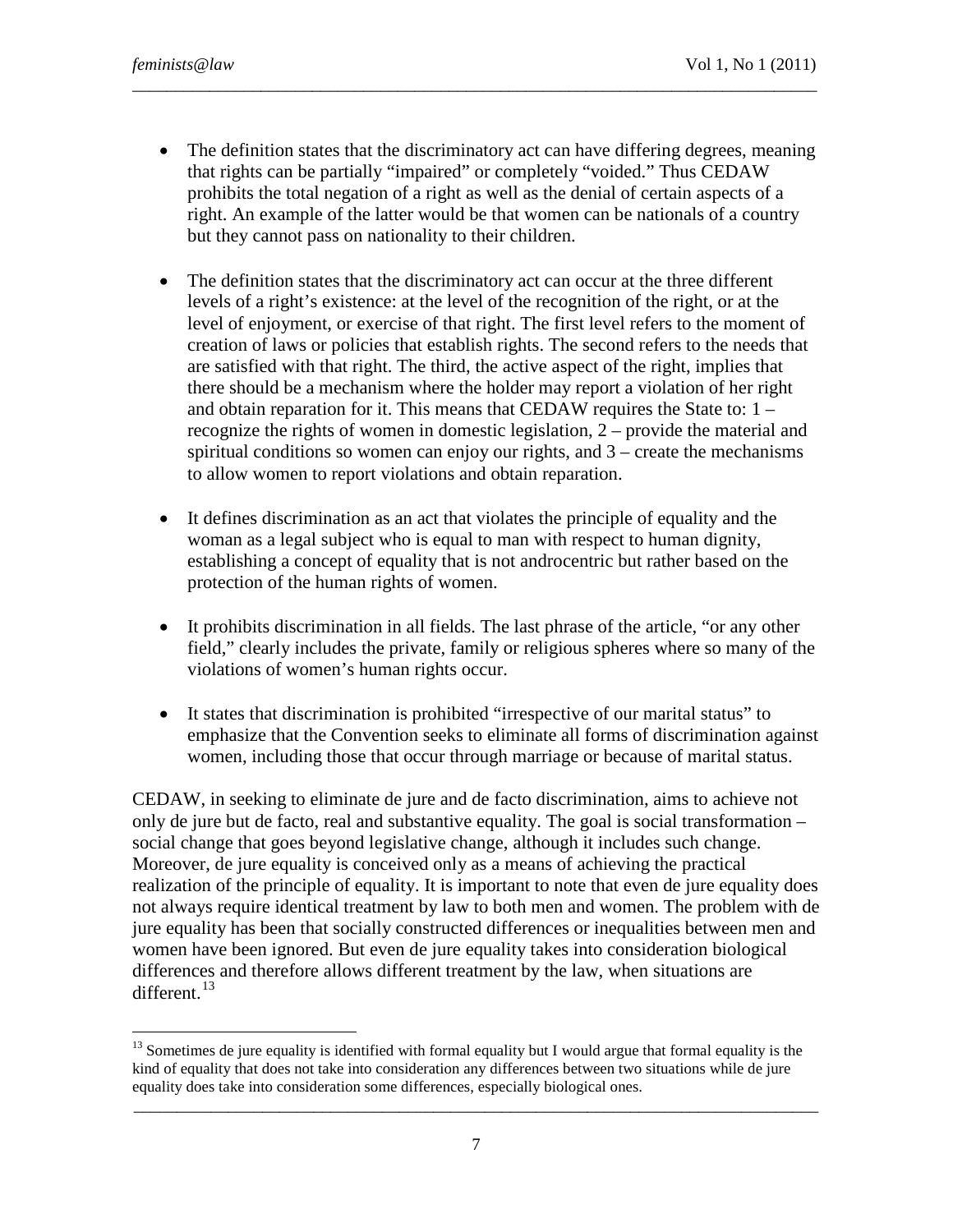On the other hand, if one reads the Convention in light of the Nairobi Strategies, <sup>[14](#page-7-0)</sup> one can understand that the equality CEDAW seeks is not limited only to achieve gender equality but rather an equality that can eliminate other forms of social inequality. For that reason the solution to the problem of discrimination against women has to identify the causes and ensure that "[c]hanges in social and economic structures should be promoted which would make possible the full equality of women and our free access to all types of development as active agents and beneficiaries, without discrimination of any kind."<sup>[15](#page-7-1)</sup> This means that the State is obliged to guarantee the enjoyment and exercise of women's human rights, which means it must take special measures with certain groups of the most disadvantaged women.

\_\_\_\_\_\_\_\_\_\_\_\_\_\_\_\_\_\_\_\_\_\_\_\_\_\_\_\_\_\_\_\_\_\_\_\_\_\_\_\_\_\_\_\_\_\_\_\_\_\_\_\_\_\_\_\_\_\_\_\_\_\_\_\_\_\_\_\_\_\_\_\_\_\_\_\_\_\_\_\_

In its "concluding comments" as well as in its General Recommendations, the CEDAW Committee has been deepening and expanding the meaning of gender equality to include sectors or groups of women who experience multiple forms of discrimination or who suffer from the intersection of multiple forms of discrimination. For example, in its concluding comments to the third periodic report of Venezuela, the Committee urged the country to achieve equality for all women by strengthening programs to eliminate poverty, which severely affects a large majority of women in Venezuela.<sup>[16](#page-7-2)</sup>

### **6. It strengthens the concept of indivisibility of human rights.**

Another achievement of this Convention is that it is a concrete example of the indivisibility of human rights, a principle that is often stated in the abstract but is rarely expressed in concrete terms. According to human rights discourse, all rights are indivisible and interdependent. It stresses that the promotion and enjoyment of certain fundamental freedoms cannot justify the denial of other human rights and fundamental freedoms. However, the reality is that more importance has been given to civil and political rights versus economic, social, and cultural rights.

In CEDAW, all rights appear with equal prominence to establish in a single instrument, the economic, social, cultural, civil, political, and collective rights of groups of women, in addition to the right to development for all women. Moreover, it is said that CEDAW, in addition to being a legal document, is a guide for development because it suggests a program of action that, if met, would bring States and society in general to a higher level of development.<sup>[17](#page-7-3)</sup> This idea is found in the Preamble where equality of the sexes is justified as a social necessity that is essential for development.<sup>[18](#page-7-4)</sup>

<span id="page-7-0"></span><sup>&</sup>lt;sup>14</sup> At the time the Nairobi Forward-looking Strategies for the Advancement of Women were understood as the plan of action to implement CEDAW, though now the Beijing Declaration and Platform for Action is more

<span id="page-7-1"></span>commonly referenced.<br><sup>15</sup> Paragraph 53 of the Nairobi Strategies.

<span id="page-7-3"></span><span id="page-7-2"></span><sup>&</sup>lt;sup>16</sup> See CEDAW/C/1997/L.1/Add.6.  $\frac{17}{17}$  See Freeman, Marsha, "Women, Development and Justice, Using the International Convention on Women's Rights" in Kerr, Ed. OURS BY RIGHT, The North South Institute, Canada, 1993.

<span id="page-7-4"></span>\_\_\_\_\_\_\_\_\_\_\_\_\_\_\_\_\_\_\_\_\_\_\_\_\_\_\_\_\_\_\_\_\_\_\_\_\_\_\_\_\_\_\_\_\_\_\_\_\_\_\_\_\_\_\_\_\_\_\_\_\_\_\_\_\_\_\_\_\_\_\_\_\_\_\_\_\_\_\_\_  $18$  Understanding of course that development is not confined solely to economic development but also related to the balancing between the economic and social.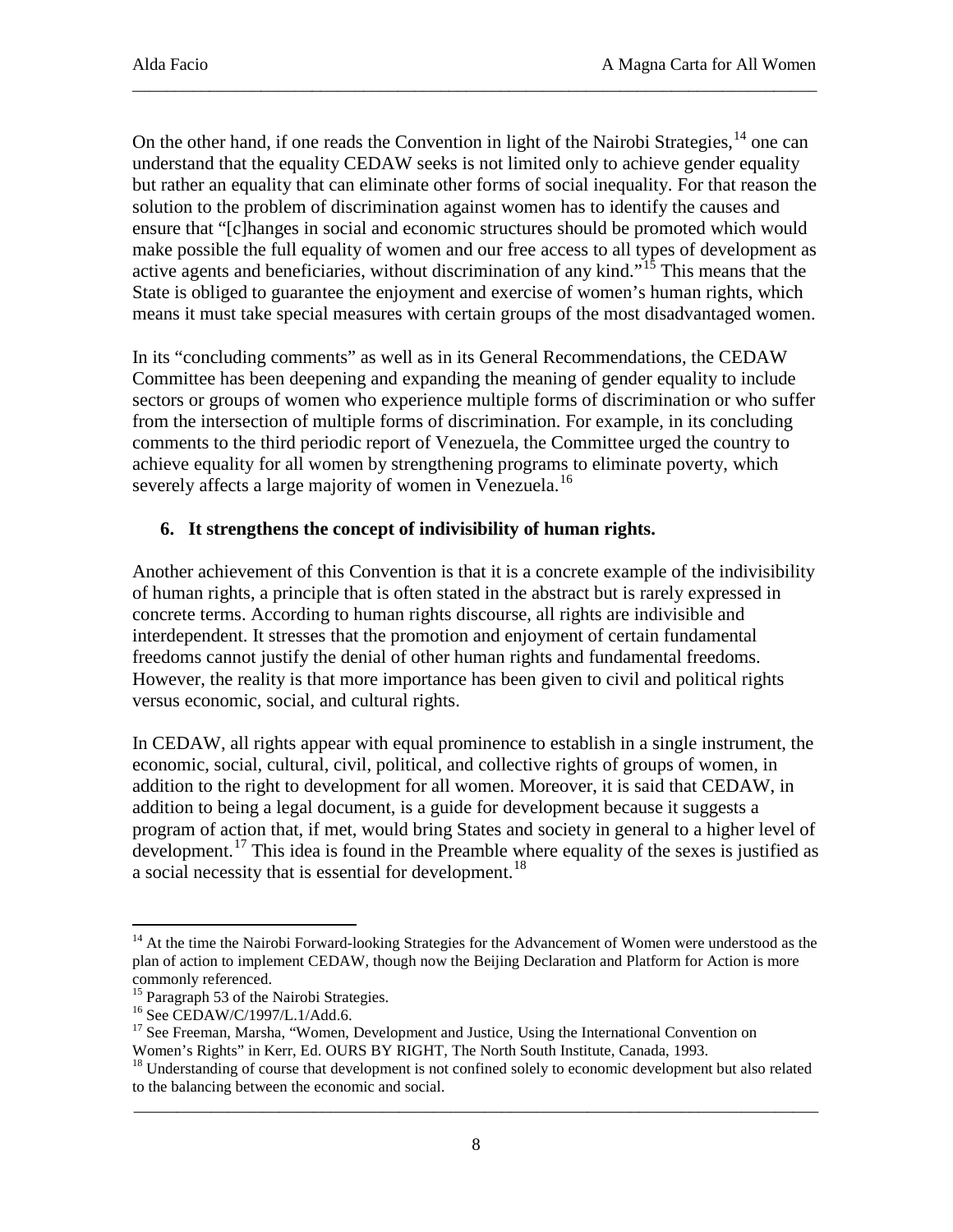CEDAW is a powerful tool for promoting women's human rights. This Convention, seen in the light of the Committee's General Recommendations, the Nairobi Strategies, the Programs or Platforms of Action of Vienna, Cairo, Beijing, and Durban, some Economic and Social Council (ECOSOC) resolutions, and recommendations of other human rights committees, has proven to be an effective tool for those who are trying to create an international framework for women's human rights. At the same time, CEDAW is weak in that it is the treaty with the most substantive reservations raised by States Parties.

\_\_\_\_\_\_\_\_\_\_\_\_\_\_\_\_\_\_\_\_\_\_\_\_\_\_\_\_\_\_\_\_\_\_\_\_\_\_\_\_\_\_\_\_\_\_\_\_\_\_\_\_\_\_\_\_\_\_\_\_\_\_\_\_\_\_\_\_\_\_\_\_\_\_\_\_\_\_\_\_

Some of these reservations affect core aspects of the concepts of equality between the sexes and discrimination against women that form the very basis of CEDAW. There are reservations that deprive women of certain States the guarantees of equality stipulated in CEDAW. There are other reservations that preserve the power of the States Parties to continue to discriminate in certain fields. Most often, these reservations relate to the family sphere, which is precisely where the rights of women are most commonly violated.<sup>[19](#page-8-0)</sup>

The CEDAW Committee has repeatedly expressed its concern over the amount and extent of States' reservations. And although some States have withdrawn some of their reservations, others are still enforced that are incompatible with the objectives of the Convention. The problem is that CEDAW, even though it expressly states in Article 28(2) that "[a] reservation incompatible with the object and purpose of the present Convention shall not be permitted," does not possess a mechanism for rejecting reservations formed by States that have already ratified the Convention. In my opinion, the Secretary General should reject these kinds of reservations, but such has not been the case to this day.

## **III. The CEDAW Committee**

-

As with other UN human rights instruments,  $^{20}$  $^{20}$  $^{20}$  Article 17 of the Convention establishes a committee composed of 23 experts who are elected by the Conference of States Parties every two years for four year terms. Experts are not government representatives from the countries of which they are nationals, but rather people, mostly women, who are experts on the topics of the Convention.

In accordance with Article 18, States Parties should inform the Committee about measures their States have undertaken to achieve the goals of the Convention. One year after ratification, the State must submit its initial report. Subsequently it must submit periodic reports every four years.

<span id="page-8-0"></span> $19$  For example the reservation made by Morocco to Article 2 states "It should be noted that certain of the provisions contained in the Moroccan Code of Personal Status according women rights that differ from the rights conferred on men may not be infringed upon or abrogated because they derive primarily from the Islamic Shariah, which strives, among its other objectives, to strike a balance between the spouses in order to preserve the coherence of family life."

<span id="page-8-1"></span><sup>&</sup>lt;sup>20</sup> The other instruments in force as of November 2010 are: the International Covenant on Civil and Political Rights, the International Covenant on Economic, Social and Cultural Rights, the International Convention on the Elimination of All Forms of Racial Discrimination, the Convention against Torture, the Convention on the Rights of the Child, the Convention on the Rights of Migrant Workers and Members of Their Families, and the Convention on the Rights of Persons with Disabilities.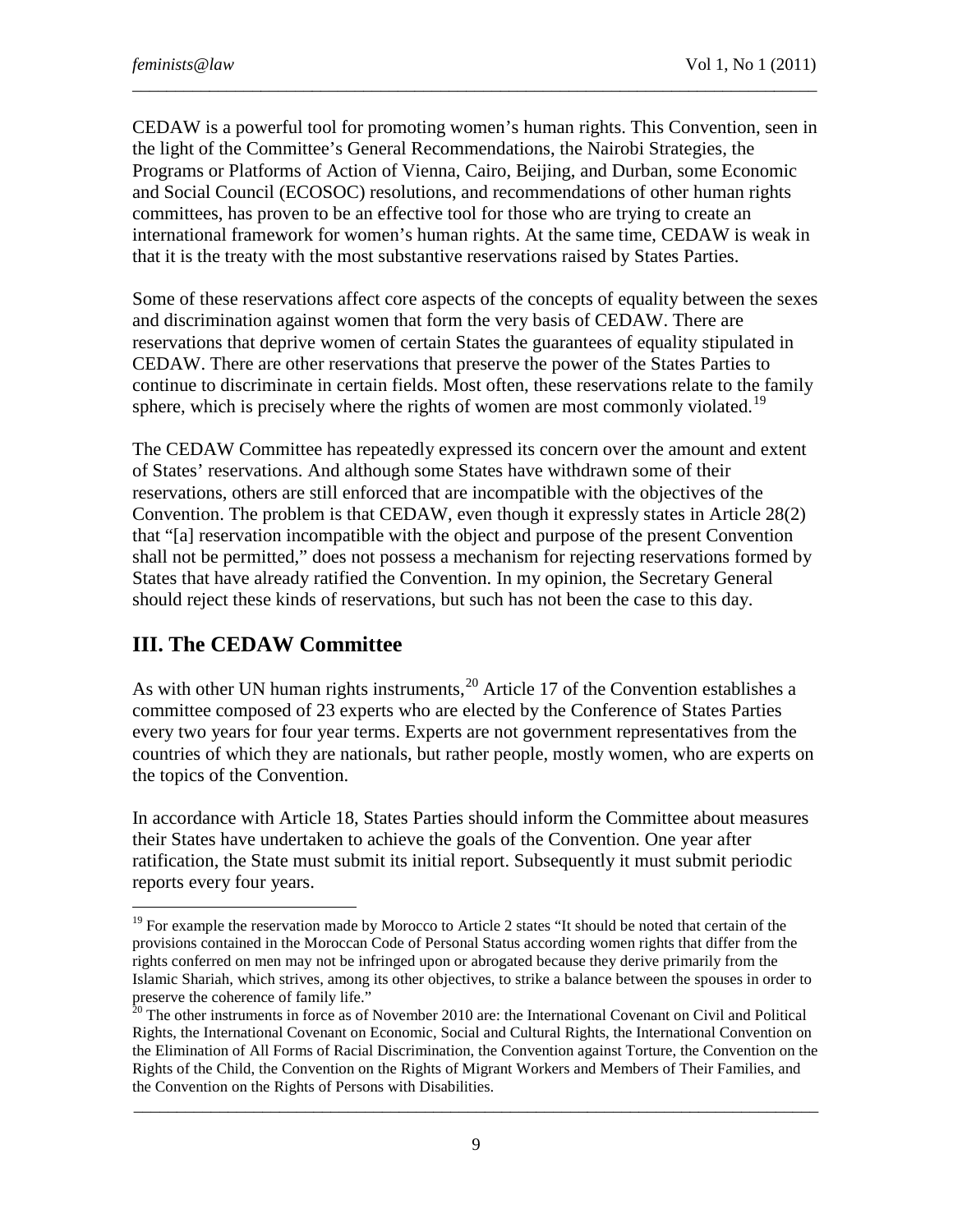The Committee considers these reports at sessions that used to be held once per year, lasting ten days, as provided in Article 20. In turn, the Committee presents an annual report to the General Assembly, through ECOSOC, on the development of its work. After a Committee proposal, the Conference of States Parties recommended to the General Assembly to approve an amendment to Article 20 to authorize the holding of a greater number of sessions as required. In this context, since 1993 the General Assembly authorized the Committee to meet provisionally for three weeks each year. Since 1997, the General Assembly has expanded its authorization to hold two or three annual sessions of three or more weeks each in order that the Committee may reduce the number of unexamined reports that have accumulated due to lack of time.

\_\_\_\_\_\_\_\_\_\_\_\_\_\_\_\_\_\_\_\_\_\_\_\_\_\_\_\_\_\_\_\_\_\_\_\_\_\_\_\_\_\_\_\_\_\_\_\_\_\_\_\_\_\_\_\_\_\_\_\_\_\_\_\_\_\_\_\_\_\_\_\_\_\_\_\_\_\_\_\_

The Committee has issued reporting guidelines to assist States in preparing these reports. According to the guidelines, the initial report should provide a detailed and comprehensive description of the situation of women in that country at the moment of the document's submission. The purpose is to provide a benchmark against which further progress can be measured. Subsequent periodic reports are intended to update the previous report, detailing significant developments that have occurred over the past four years, identifying key trends and obstacles to CEDAW's full implementation.

Initial reports are presented by a representative of the country who can also make a supplementary presentation of materials not included in the report in order to update the Committee on what has transpired since the report was submitted months earlier. Through "constructive dialogue," as the Committee calls it, Committee members may ask the representative to clarify or expand any question concerning the report or the presentation itself.

Since 1990, periodic reports have been examined by a working group composed of five members. The working group prepares questions to guide the Committee when it examines the report. These questions are sent in advance to the Government to answer in writing before or when it submits its periodic report.

The reporting process is public and each year there has been increasing interest in these sessions by NGOs, both international and those from the countries that present their reports. The Committee has organized its work with the goal of maximizing the amount of information presented on each country. Thus, it has invited specialized UN agencies to submit reports for consideration. Further, every year UNIFEM, UNICEF, UNDP, UNESCO, FAO, ILO, UNFPA, etc. submit reports with respect to their areas of focus in relation to women of the world or about the country submitting its report.

A few years ago, the Committee decided to invite NGOs to provide general and specific information on the situation of the countries whose reports were being examined, both through informal sessions as well as reports prepared by national NGOs with the help of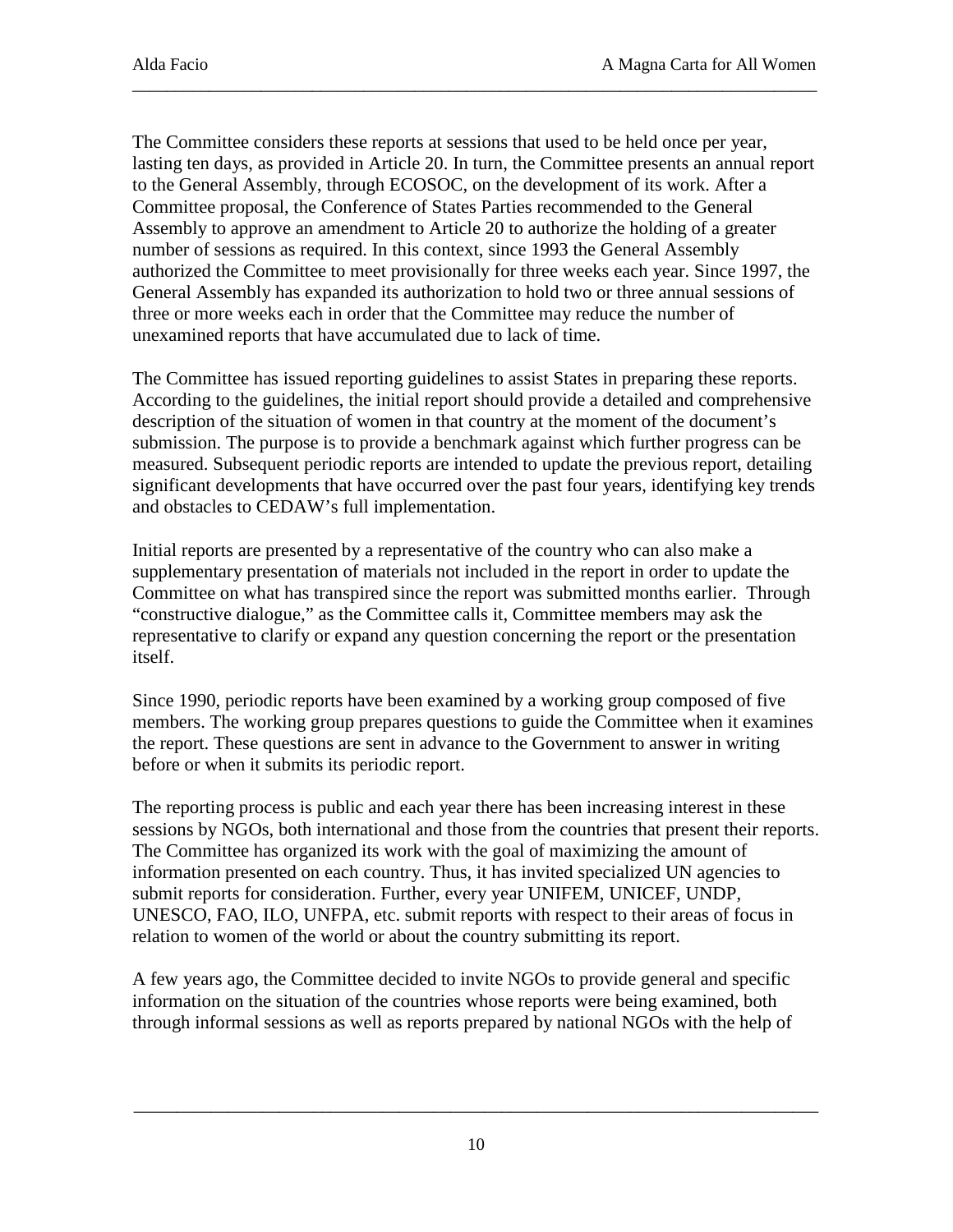international organizations such as IWRAW-Asia Pacific.<sup>21</sup> Recently, the Committee has also decided to ask States to report on one or two areas of concern which it calls follow up reports. The Committee has also asked States to prepare exceptional reports due to special circumstances faced by women in a country that is not due to report at the time of the special circumstances.

\_\_\_\_\_\_\_\_\_\_\_\_\_\_\_\_\_\_\_\_\_\_\_\_\_\_\_\_\_\_\_\_\_\_\_\_\_\_\_\_\_\_\_\_\_\_\_\_\_\_\_\_\_\_\_\_\_\_\_\_\_\_\_\_\_\_\_\_\_\_\_\_\_\_\_\_\_\_\_\_

The rendering of the reports by the government representative has enabled the Committee to develop what it calls a "constructive dialogue" with them. This is done at a session open to the public where Committee members pose questions and comments to the government representatives. These sessions can be very enlightening to some government representatives who before then had not thought that they were not complying with the Convention. The Committee's review of national reports is not intended to be a confrontational or adversarial process. Great efforts are made to engage in dialogue. For that reason the Committee never accuses a State of violating CEDAW, though it does point out deficiencies during the question and answer session.

At the conclusion of these constructive dialogues, the Committee reviews the information received in response to their questions to the State Party, as well as information provided during the dialogue by the representatives of that government, UN agencies, national human rights institutions, and national and international NGOs. The Committee undertakes this review during a private meeting. It also decides which of the concluding comments and observations should be submitted to the State, which will later be included in the Committee's annual report to the General Assembly.

From its analysis of the information from the constructive dialogues and various reports, the Committee issues its General Recommendations. To date, these General Recommendations have not referred to specific States but are addressed to all States Parties to indicate what specific measures can be taken to comply with their obligations under the Convention.

The first general recommendations issued by the CEDAW Committee are brief and general in nature. However, at its tenth session the Committee decided that it would make recommendations on specific articles of the Convention or on issues that were not explicitly covered by it. For instance, in 1992 the Committee addressed the issue of violence against women through General Recommendation No. 19, which defines such violence as a form of discrimination against women that is thus prohibited by CEDAW. Other important general recommendations followed. In 1994, the Committee developed General Recommendation No. 21 on equality in marriage and family relations, in 1997, No. 23 on political and public life, in 1999, No. 24 on women and health; General Recommendation No. 25 on temporary special measures was adopted in 2004, No. 26 on migrant women in 2008, in late 2010 two new recommendations were adopted, No. 27 on older women and No. 28 on the core obligations of States Parties under Article 2, and in 2013, No. 29 on the

<span id="page-10-0"></span>\_\_\_\_\_\_\_\_\_\_\_\_\_\_\_\_\_\_\_\_\_\_\_\_\_\_\_\_\_\_\_\_\_\_\_\_\_\_\_\_\_\_\_\_\_\_\_\_\_\_\_\_\_\_\_\_\_\_\_\_\_\_\_\_\_\_\_\_\_\_\_\_\_\_\_\_\_\_\_\_  $^{21}$  To find out more about the CEDAW Convention or Committee and how to participate in shadow reporting go to IWRAW Asia Pacific's website a[t http://www.iwraw-ap.org/index.htm.](http://www.iwraw-ap.org/index.htm)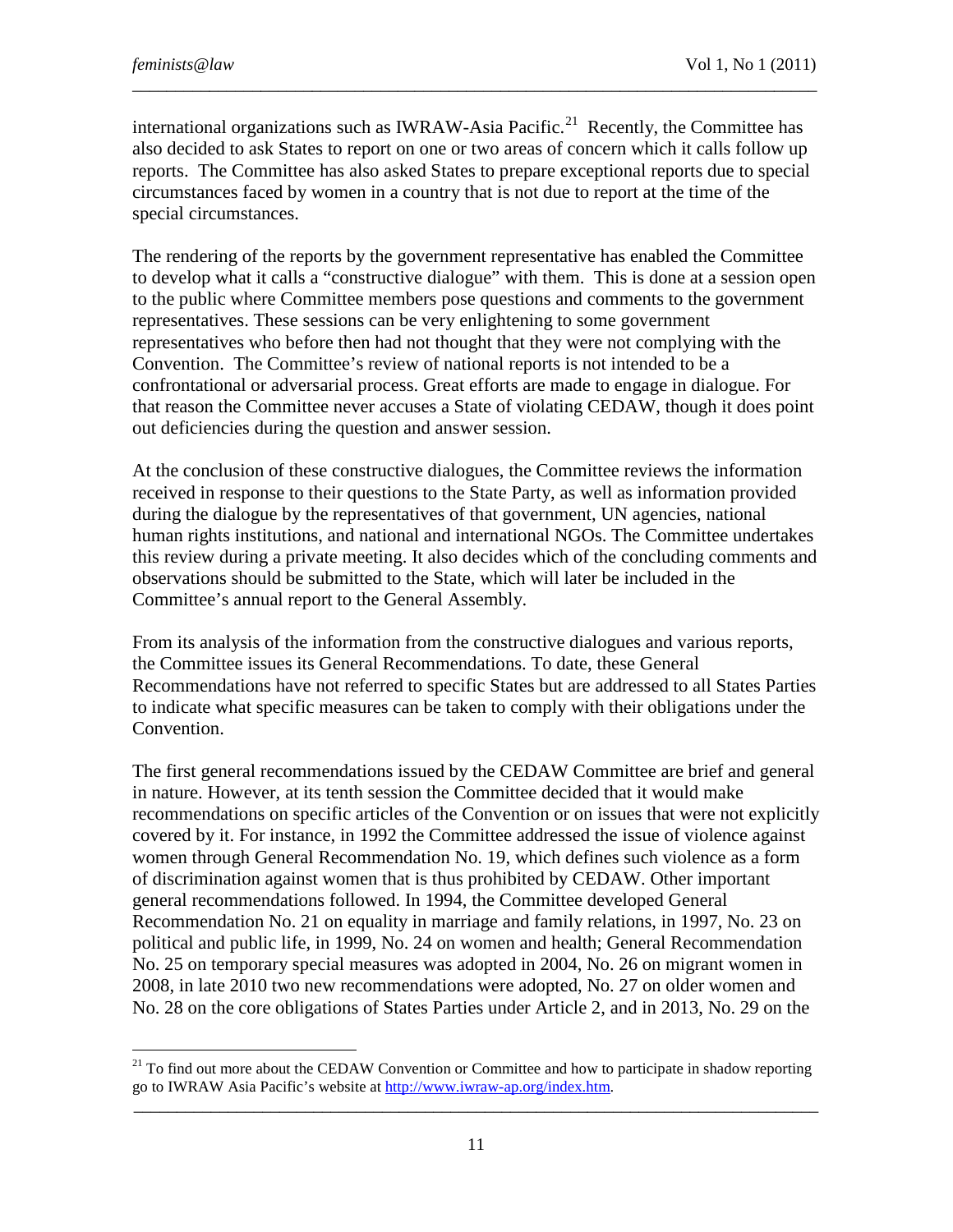economic consequences of marriage, family relations and their dissolution. All of these general recommendations have made the Convention a real living document able to address not only the new forms of discrimination that appear as older forms are eliminated but all those forms of discrimination which were not considered as such in the past.

\_\_\_\_\_\_\_\_\_\_\_\_\_\_\_\_\_\_\_\_\_\_\_\_\_\_\_\_\_\_\_\_\_\_\_\_\_\_\_\_\_\_\_\_\_\_\_\_\_\_\_\_\_\_\_\_\_\_\_\_\_\_\_\_\_\_\_\_\_\_\_\_\_\_\_\_\_\_\_\_

# **IV. Optional Protocol to the CEDAW Convention**

In 1991, ten years after CEDAW entered into force, as part of the recommendations of a meeting of experts convened by the Division for the Advancement of Women, the UN Secretary-General was requested to consider the possibility of creating a mechanism that would allow victims of violations of CEDAW to send communications to the CEDAW Committee. It was a right that victims already had with respect to violations of the Convention on the Elimination of All Forms of Racial Discrimination or victims of violations of civil or political rights or torture in the UN human rights system. Thus began a long journey towards the creation of a formal instrument separate from CEDAW that would introduce a procedure for the receipt of communications and possibly an investigation procedure in accordance with the rules of CEDAW.

One must remember that there was considerable mobilization on the part of women towards this development at the World Conference on Human Rights in Vienna and at the World Conference on Population and Development in Cairo. At both conferences, governments agreed to ask the UN General Assembly to initiate the negotiation of such a mechanism. In July 1995, ECOSOC decided that such a mechanism could be contained in a voluntary or optional protocol to CEDAW. The World Conference on Women held in Beijing reiterated the call to support a protocol, and in 1996 negotiations began in a working group that met until the Commission on the Status of Women (CSW) approved the Protocol in 1999. The Protocol opened for signature that year on December 10. On December 22, 2000, it entered into force three months after its tenth ratification, as required by Article 16 of the Protocol.<sup>[22](#page-11-0)</sup>

But why was this optional protocol necessary if more than 160 countries had ratified CEDAW which legally established the obligation to eliminate discrimination based on sex/gender on the part of States? There are several reasons:

- Existing international mechanisms for the implementation of CEDAW were inadequate or insufficient.
- While all other UN human rights instruments prohibit discrimination based on sex, thus enabling individual victims of such discrimination to send their submissions to committees that have the capacity to receive them, these committees do not necessarily have the expertise to truly understand individual cases or the extensive

<span id="page-11-0"></span><sup>&</sup>lt;sup>22</sup> Article 16(1) The present Protocol shall enter into force three months after the date of the deposit with the Secretary-General of the United Nations of the tenth instrument of ratification or accession. (2) For each State ratifying the present Protocol or acceding to it after its entry into force, the present Protocol shall enter into force three months after the date of the deposit of its own instrument of ratification or accession.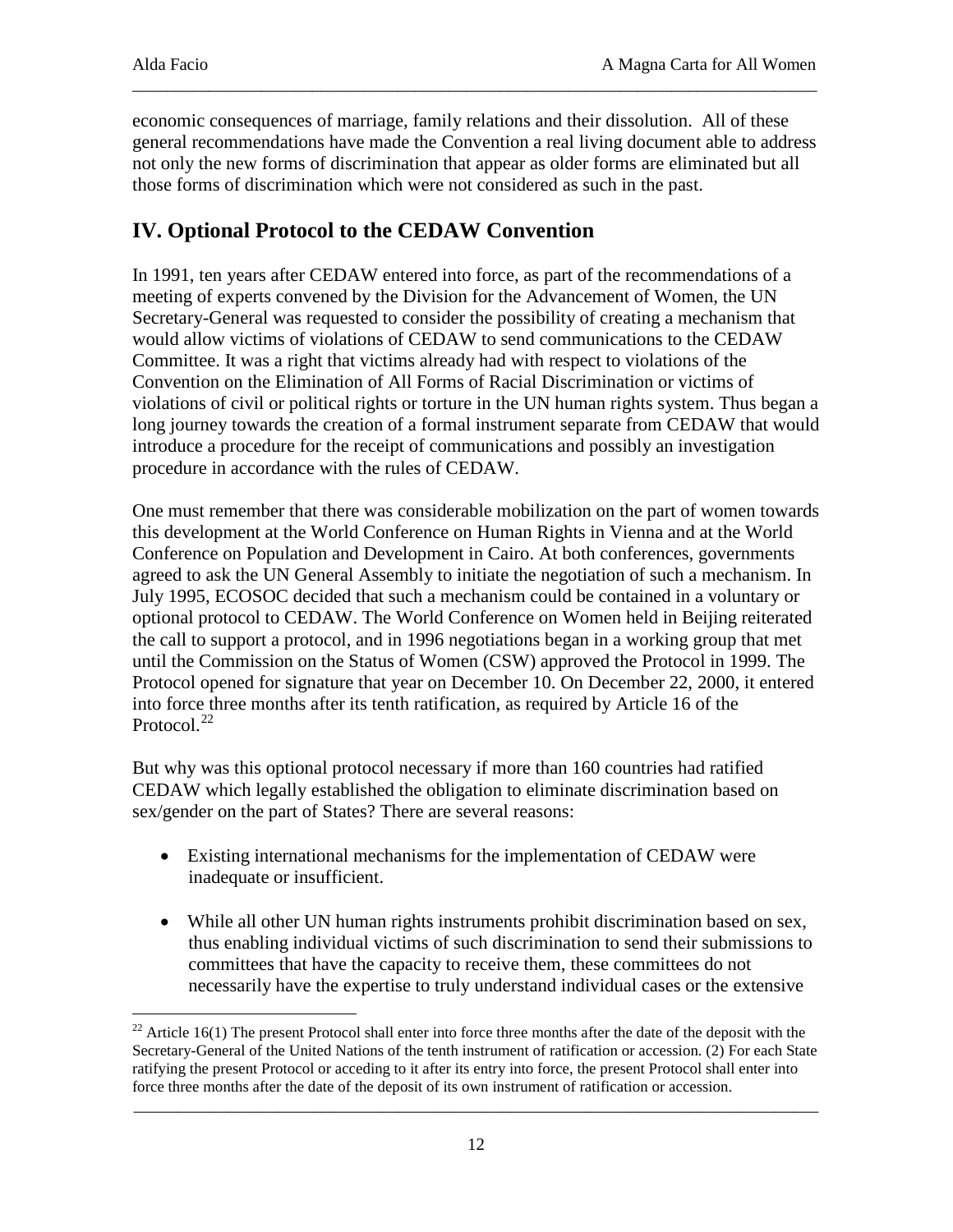violations of women's human rights. Before the entry into force of the Optional Protocol, there was no possibility for the review of such cases by an independent expert body to incorporate in the analysis a gender focus and perspective of women's human rights.

\_\_\_\_\_\_\_\_\_\_\_\_\_\_\_\_\_\_\_\_\_\_\_\_\_\_\_\_\_\_\_\_\_\_\_\_\_\_\_\_\_\_\_\_\_\_\_\_\_\_\_\_\_\_\_\_\_\_\_\_\_\_\_\_\_\_\_\_\_\_\_\_\_\_\_\_\_\_\_\_

- An Optional Protocol would promote a more effective implementation of CEDAW through the expansion of its interpretation and the practical application of the Convention.
- The Protocol would allow for redress in the cases of individual communications. The possibility of international recourse is particularly significant for women because, in general, national laws do not protect women against violations of basic rights, such as gender discrimination in the labor market or family law.
- The Optional Protocol would create greater public awareness of international guarantees of women's human rights and draw greater attention to CEDAW on the part of individuals, groups, and women's non-governmental organizations.
- The Protocol would contribute to the integration of women's human rights in UN human rights programs to create appropriate legal doctrine. Other UN human rights organizations could build on the CEDAW Optional Protocol to conduct a deeper analysis of the nature and scope of specific aspects of gender discrimination.
- An Optional Protocol would put CEDAW on an equal footing with other international treaties that have communications procedures.

As is apparent, there were many reasons that led to the adoption of the Optional Protocol. These same reasons should lead to universal ratification of this important instrument. If there are so many reasons for an Optional Protocol and if almost all States morally obligated themselves to ratifying it after having adopted the Platforms of Action of Vienna, Cairo and Beijing as well as the Protocol itself, why is there still resistance to ratifying it in certain countries?<sup>[23](#page-12-0)</sup> To understand this resistance, we must remember that a protocol to CEDAW was considered unnecessary for many years because it was assumed that simply declaring equality between men and women would result in the elimination of discriminatory practices and gender violence that has been exerted systematically and historically against women because of our gender. It was after many protests and much negotiation that an understanding was reached that the guarantees of equality and nondiscrimination do not create concrete rights for women that take into account our daily realities, although they do offer women the opportunity to exercise, on an equal footing with men, universally recognized rights inherent to the human condition that men and women share.

<span id="page-12-0"></span> $^{23}$  As of November 2010, 100 States Parties to CEDAW have now ratified the Optional Protocol.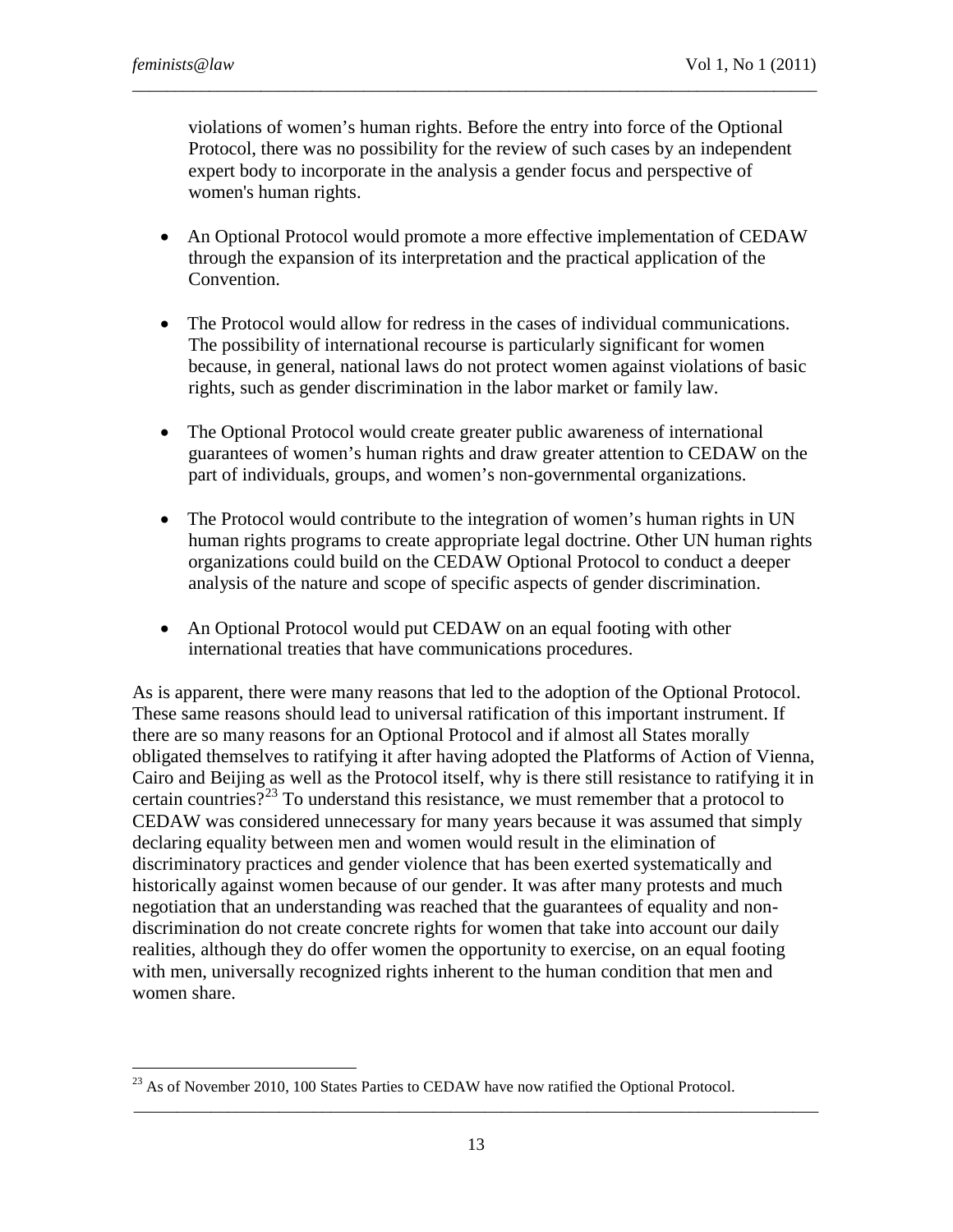As has already been mentioned, the Protocol entered into force on December 22, 2000, after ratification by the tenth State Party to the Convention. Upon ratifying the Optional Protocol, a State recognizes the competence of the CEDAW Committee to receive and consider applications from individual women or groups within its jurisdiction.<sup>[24](#page-13-0)</sup> Importantly, this Protocol does not provide any new rights, meaning that it does not recognize any rights that are not covered by CEDAW. Some ill-intentioned people have initiated a rumor that the Protocol is an instrument that requires ratifying States to legalize abortion and homosexuality to scare off those people who are against full recognition of sexual rights and reproductive rights as human rights. This is not true. The Protocol does not require States to legalize abortion or homosexual relationships. Moreover, it does not require States to recognize a substantive right, whether it be new or old. What the Optional Protocol does is provide two procedures for the Committee to assist States to comply with the obligations they assumed by ratifying CEDAW. However, it is important to know that sexual rights and reproductive rights are already recognized in other international human rights instruments, including CEDAW.

\_\_\_\_\_\_\_\_\_\_\_\_\_\_\_\_\_\_\_\_\_\_\_\_\_\_\_\_\_\_\_\_\_\_\_\_\_\_\_\_\_\_\_\_\_\_\_\_\_\_\_\_\_\_\_\_\_\_\_\_\_\_\_\_\_\_\_\_\_\_\_\_\_\_\_\_\_\_\_\_

The two procedures contained in the Optional Protocol are the following:

1- A communications procedure that allows individual women or groups of women to submit to the Committee claims of violations of the rights protected by the Convention. The Protocol establishes that to permit individual communications for analysis by the Committee, communications must fulfill a number of requirements, including that the complainants have exhausted domestic remedies.

2- The Protocol also creates an inquiry procedure that allows the Committee to investigate situations of grave or systematic violations of women's rights.<sup>[25](#page-13-1)</sup> In any case, States must be party to the Convention and Protocol. Article 10 of the Protocol includes a provision that allows States to declare, when ratifying or acceding, that they do not accept the inquiry procedure. This opt-out clause was introduced because Article 17 of the Protocol explicitly states that the introduction of reservations to its terms is not permitted.

## **V. Conclusion**

Because it is possible for women to be in situations where even if they are treated exactly like men they may experience discrimination as defined by the CEDAW Convention, and because women have specific needs in relation to our sexual condition that are created by discriminatory gender structures, a convention was necessary that not only ensured equality and prohibited discrimination but also recognized rights and outlined concrete steps to

<span id="page-13-0"></span><sup>-</sup><sup>24</sup> As of November 2010 the Committee had decided 14 cases and made one inquiry. To read the decisions go to http://www2.ohchr.org/english/law/jurisprudence.htm.

<span id="page-13-1"></span><sup>&</sup>lt;sup>25</sup> To see the Report on Mexico produced by the Committee under Article 8 of the Optional Protocol to the Convention, and reply from the Government of Mexico, go to

[http://www2.ohchr.org/english/bodies/cedaw/inquiry\\_procedure.htm.](http://www2.ohchr.org/english/bodies/cedaw/inquiry_procedure.htm) .